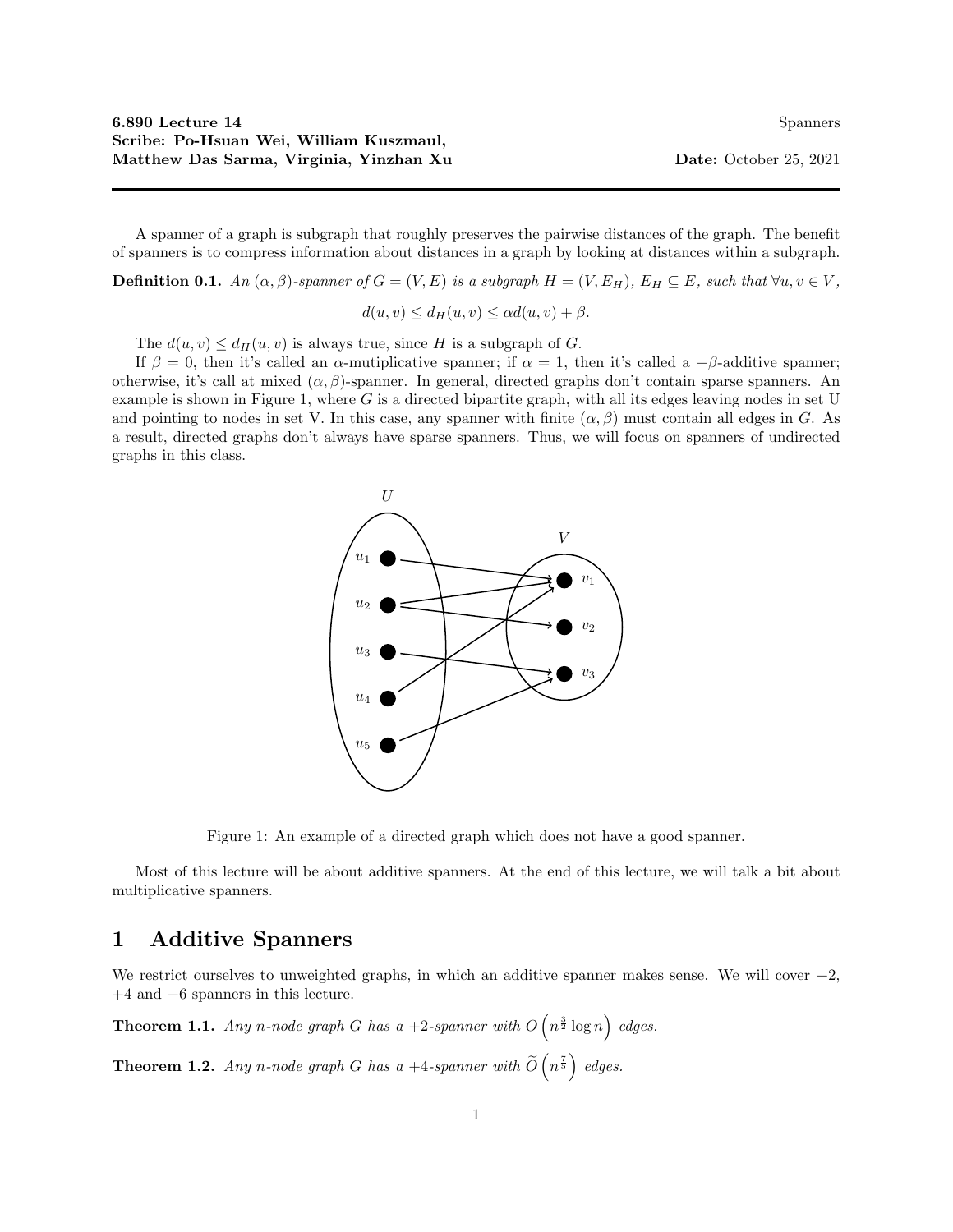**Theorem 1.3.** Any n-node graph G has a +6-spanner with  $\widetilde{O}\left(n^{\frac{4}{3}}\right)$  edges.

Theorem 1.3 is optimum for spanners with constant additive errors. Due to the following theorem, any spanner with much fewer edges must have polynomial error.

**Theorem 1.4.** [1] There exist graphs with n nodes such that if a spanner has  $O(n^{4/3-\epsilon})$  edges for some  $\epsilon > 0$ , then it has an additive error at least  $n^{\delta}$  for some  $\delta > 0$ .

**Remark 1.** It is an open problem whether we can get  $+4$ -additive spanners with  $\tilde{O}(n^{4/3})$  edges.

*Proof of Theorem 1.1.* The proof of this theorem is very similar to the  $+2$ -approximation to the APSP problem covered in Lecture 13. Let S be a hitting set for  $\{N(v) \mid deg(v) \geq \sqrt{n}\}\)$ . Do a BFS search from each  $s \in S$ , and add the BFS tree rooted at s to  $E_H$ . For every  $u \in V$  with  $deg(u) < \sqrt{n}$ , add all edges incident to u to  $E_H$ . By construction,  $E_H = O(|S| \cdot n) + O(n\sqrt{n}) = O\left(n^{\frac{3}{2}}\log n\right)$ . Consider any pair of edge  $(u, v) \in V$  with shortest path P in G. We have two cases:

- P contains only low-degree nodes. Then P is entirely contained in  $E_H$ , so  $d_H(u, v) = d(u, v)$ .
- P contains a high-degree node x. Let  $s_x \in S$  be a node adjacent to x. Then we can approximate the distance from u to v by appending the paths from u to  $s_x$  and from  $s_x$  to v, since  $E_H$  contains shortest paths from  $s_x$  to every other vertex. Thus

$$
d_H(u, v) \le d_H(u, s_x) + d_H(s_x, v) = d(u, s_x) + d(s_x, v) \le (d(u, x) + 1) + (d(x, v) + 1) = d(u, v) + 2.
$$

Therefore the H constructed by this algorithm is a  $+2$ -spanner, as desired.

The +4 and +6-additive spanners both rely on the following idea.

Claim 1. Let P be a shortest path in  $G = (V, E)$ . Let  $x \in V$ , then x has at most 3 neighbors on P.

*Proof.* Suppose for the sake of contradiction, x has four neighbors on P, consecutively labeled as  $v_1, v_2, v_3, v_4$ . Since  $v_1, v_2, v_3, v_4$  are vertices on a shortest path, the distance between  $v_1$  and  $v_4$  is at least 3. However, since  $v_1$  and  $v_4$  are both neighbors of x, their distance is at most 2, a contradiction.

Using Claim 1, we can show the following Corollary, which will be used in the construction of both the +4 and +6 additive spanners.

**Corollary 1.1.** If a shortest path P has at least L nodes of degree at least D for some  $D \geq 4$ , then there exists  $\Omega(LD)$  distinct neighbors of the path P.

*Proof.* For each node  $v \in P$  that has degree at least D, it has at most 3 neighbors in P by Claim 1. Thus, each v has at least  $D-3$  neighbors outside of P. For each neighbor of P, it can have at most 3 neighbors in P by Claim 1, so the number of distinct neighbors of P is at least  $\frac{1}{2}(D-3)L = \Omega(LD)$  when  $D \geq 4$ .  $\Box$ 

Now we are ready to show the +4-additive spanner.

Proof of Theorem 1.2. This proof actually won't be an algorithm; instead, it is a proof for the existence of the spanner. Let  $D, L$  be two parameters of the algorithm. We will call a vertex with degree at least  $D$  a "high degree" vertex and a vertex with degree less than D a "low degree" vertex. For any pair of vertices  $u, v$ , we fix one arbitrary shortest path  $P(u, v)$  between them.

Let  $S \subseteq V$  where  $|S| = O(\frac{n}{D} \log n)$  be a subset of vertices that hits the neighborhood of every high degree vertex. By Corollary 1.1, the size of the neighborhood of every  $P(u, v)$  where where  $P(u, v)$  contains at least L high degree nodes is  $\Omega(DL)$ . Thus, we can find  $T \subseteq V$  where  $|T| = O(\frac{n}{DL} \log n)$  that hits the neighborhood of every  $P(u, v)$  where  $P(u, v)$  contains at least L high degree nodes.

Initially, let the edge set of H be empty. The construction for a  $+4$ -spanner H from G is as follows: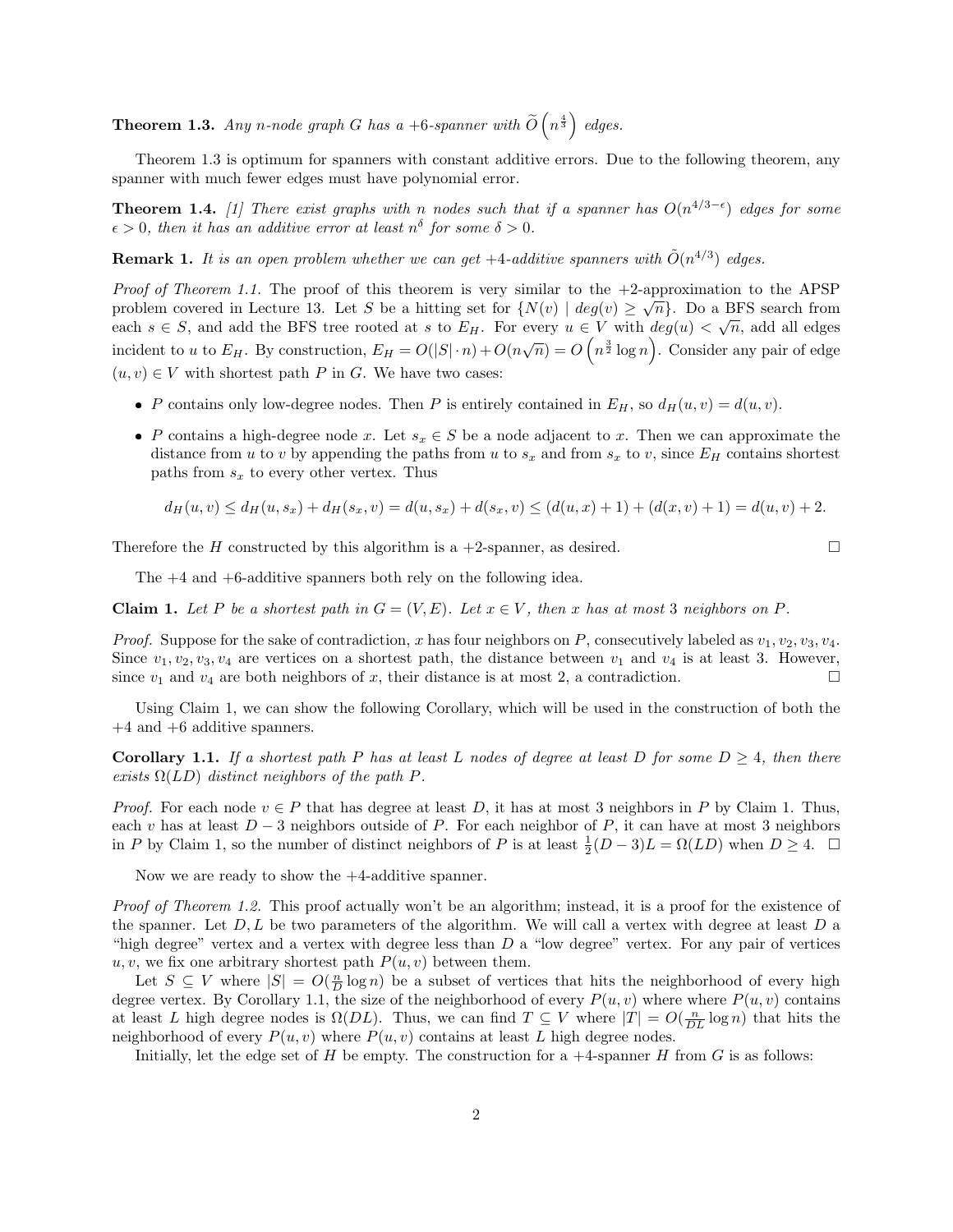- 1. For all low degree  $v \in V$ , add all the edges incident to v to H. This contributes at most  $n \cdot D = O(nD)$ edges.
- 2. For each  $s \in T$ , add the entire breadth-first-search tree rooted at s into H. Here, we add  $O(n|T|)$  $\tilde{O}(\frac{n^2}{DL})$  edges.
- 3. For each high degree node x, let  $s_x$  be one of its neighbors in S, add  $(x, s_x)$  to H. We only add  $O(n)$ edges in this part.
- 4. For each  $s \in S$ , we use  $N(s)$  to denote the set of neighbors of s. We continue adding edges to H with Algorithm 1.

Algorithm 1: Adding final edges to H

foreach distinct  $s, s' \in S$  do  $P_{s,s'} = \{\};$ foreach  $a \in N(s)$ ,  $b \in N(s')$  do if some shortest path P from  $a \rightarrow b$  has at most L high degree nodes then  $P_{s,s'}$ .insert $(\{(s,a)\} \cup P \cup \{(b,s')\});$ if  $P = \{\}$  then continue;  $p =$  shortest path in  $P_{s,s'}$ ; foreach *edge*  $e \in p$  do *H*.insert $(e)$ ;

The path added to H corresponding to s and s' will be referred to as the  $(s, s')$ -linking path. There are  $\tilde{O}(\frac{n^2}{D^2})$  pairs of s, s'. For each pair, we may add the edges from some path P connecting s and s'. The only edges in P not already in H are those between two high degree nodes and the edges  $(s, a)$ and  $(b, s')$ , of which there are  $\leq L+2$  in P. Thus each pair s, s' adds  $O(L)$  edges to H. Summing over the pairs,  $\tilde{O}(\frac{n^2}{D^2}L)$  edges are added.

Summing over all steps, the number of edges in H is  $\tilde{O}(nD + \frac{n^2}{DL} + \frac{n^2}{D^2}L)$ . By setting  $D = n^{2/5}$  and  $L = n^{1/5}$ , we get  $\tilde{O}(n^{7/5})$  edges as promised. It remains to show that H is an additive 4-spanner of G.

If a pair of vertices  $u$  and  $v$  in  $G$  have a shortest path using no high degree nodes, then that path is in H due to Step  $(1)$ .

If  $P(u, v)$  contains at least L high degree vertices, then T hits a neighbor of the path  $P(u, v)$ . Thus the edges added in Step (2) include a +2-approximation for a shortest path between such u and v.

The only remaining case is uv-shortest paths hitting between 1 and L high degree nodes.

**Claim 2.** If  $P(u, v)$  contains between 1 and L high degree nodes, then after Step (4),  $d_H(u, v) \leq d(u, v) + 4$ .

*Proof.* Let x be the first and y be the last high degree nodes in  $P(u, v)$  (possibly not distinct). Recall that  $s_x, s_y \in S$  and we added edges  $(x, s_x), (y, s_y)$  in Step (3). Let a and b be the neighbors of  $s_x$  and  $s_y$ respectively connected by the  $(s_x, s_y)$ -linking path. Note that the  $(s_x, s_y)$ -linking path exists because there is at least one pair of elements of  $N(s_x)$  and  $N(s_y)$  connected by a shortest path using  $\leq L$  high degree nodes, namely x and y.

Since the subpath of  $P(u, v)$  from u to x and from y to v is in H (Step (1)), we have

$$
d_H(u, v) \le d(u, x) + d_H(x, y) + d(y, v).
$$

Thus we need only show that  $d_H(x, y) \leq d(x, y) + 4$ .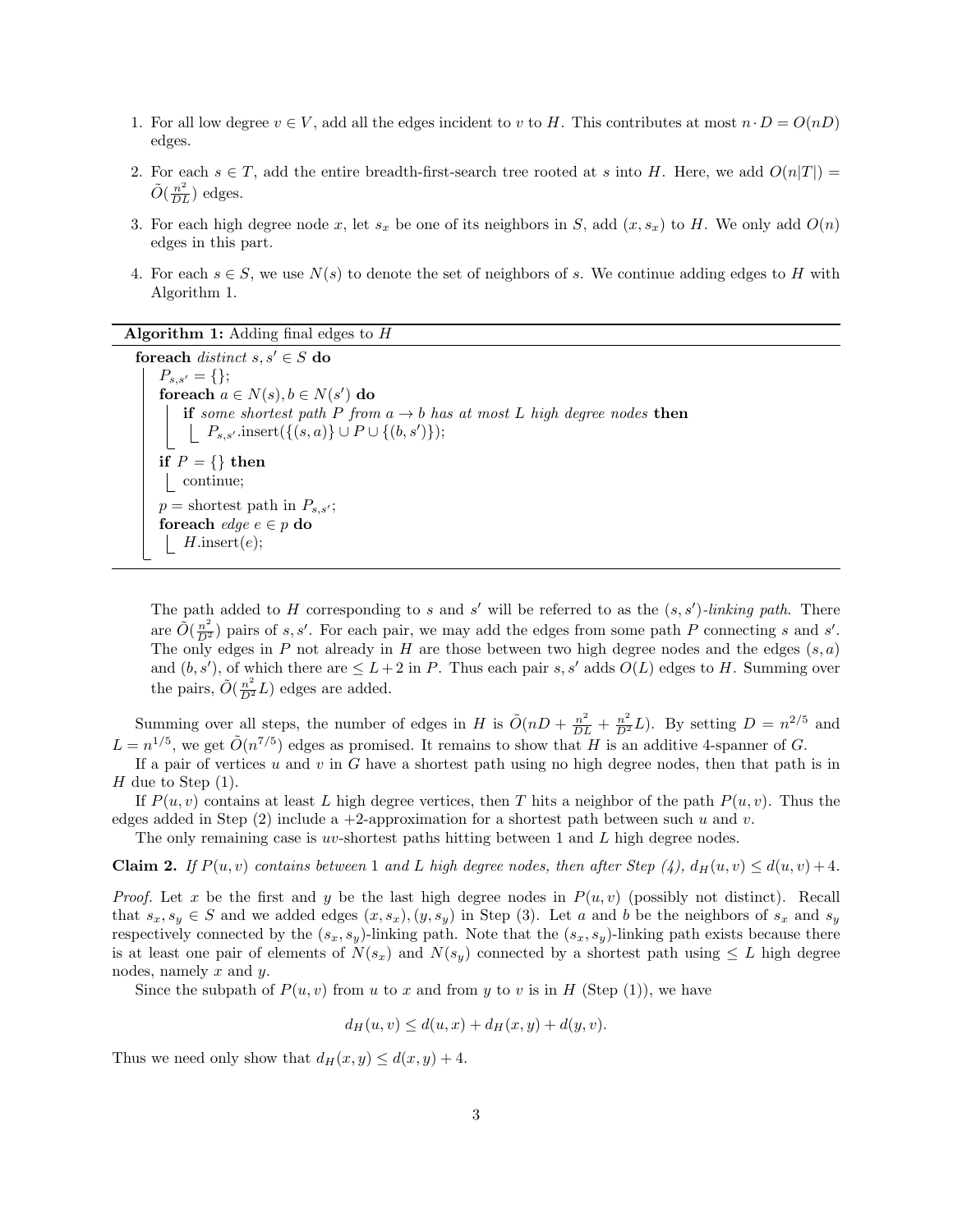Recall that a and b have the shortest path between them in G of any pair of elements in  $N(s_x)$  and  $N(s_y)$ , excluding paths with greater than L high degree nodes. Namely, since  $x \in N(s_x)$  and  $y \in N(s_y)$ , we have that  $d(a, b) \leq d(x, y)$ . Plugging this in yields

$$
d_H(x,y) \le d_H(x,s_x) + d_H(s_x,a) + d_H(a,b) + d_H(b,s_y) + d_H(s_y,y) = 1 + 1 + d(a,b) + 1 + 1 \le d(x,y) + 4,
$$

completing the proof.

Theorem 1.2.

 $\Box$  $\Box$ 

The construction for 6-additive spanner shares many ideas with the construction for the 4-additive spanner, so for simplicity in the proof we skip the proof of some claims that are already proved in the proof for

Proof of Theorem 1.3. Let D be a parameter of the algorithm. We will call a vertex with degree at least D a "high degree" vertex and a vertex with degree less than  $D$  a "low degree" vertex. For any pair of vertices u, v, we fix one arbitrary shortest path  $P(u, v)$  between them.

Let  $S \subseteq V$  where  $|S| = O(\frac{n}{D} \log n)$  be a subset of vertices that hits the neighborhood of every high degree vertex. Fix some  $0 \leq j \leq \log n$ . By Corollary 1.1, the size of the neighborhood of every  $P(u, v)$ where where  $P(u, v)$  contains at least  $2^j$  high degree nodes is  $\Omega(D \cdot 2^j)$ . Thus, we can find  $S_j \subseteq V$  where  $|S_j| = O(\frac{n}{D \cdot 2^j} \log n)$  that hits the neighborhood of every  $P(u, v)$  that contains at least  $2^j$  high degree nodes. Initially, let the edge set of H be empty. The construction for a  $+6$ -spanner H from G is as follows:

1. For all low degree  $v \in V$ , add all the edges incident to v to H. This contributes at most  $n \cdot D = O(nD)$ edges.

- 2. For each high degree node x, let  $s_x \in S$  be one arbitrary neighbor of x in S. We add  $(x, s_x)$  to H. We only add  $O(n)$  edges in this part.
- 3. We use  $N(v)$  to denote the neighborhood of vertex v. We continue adding edges to H with Algorithm 2 for every integer  $j \in [0, \log n]$ .

Algorithm 2: Edge-Adding $(j)$ 

foreach  $s \in S$ ,  $s' \in S_j$  do  $P_{s,s'} = \{\};$ foreach  $a \in N(s)$ ,  $b \in N(s')$  do **if** some shortest path P from  $a \to b$  has at most  $2^{j+1}$  high degree nodes then  $P_{s,s'}$ .insert $(\{(s,a)\} \cup P \cup \{(b,s')\});$ if  $P = \{\}$  then continue;  $p =$  shortest path in  $P_{s,s''};$ foreach *edge*  $e \in p$  do  $H.\text{insert}(e);$ 

The path added to H corresponding to s and s' during Edge-Adding $(j)$  will be referred to as the j-th  $(s, s')$ linking path. The total number of edges we added is  $O(\sum_{j=0}^{\log n} |S| |S_j| \cdot 2^{j+1})$ . By plugging in  $|S| = \tilde{O}(\frac{n}{D})$  and  $|S_j| = \tilde{O}(\frac{n}{D \cdot 2^j})$ , we get

$$
O\left(\sum_{j=0}^{\log n} |S| |S_j| \cdot 2^{j+1}\right) = \tilde{O}\left(\sum_{j=0}^{\log n} \frac{n}{D} \cdot \frac{n}{D \cdot 2^j} \cdot 2^{j+1}\right) = \tilde{O}\left(\frac{n^2}{D^2}\right).
$$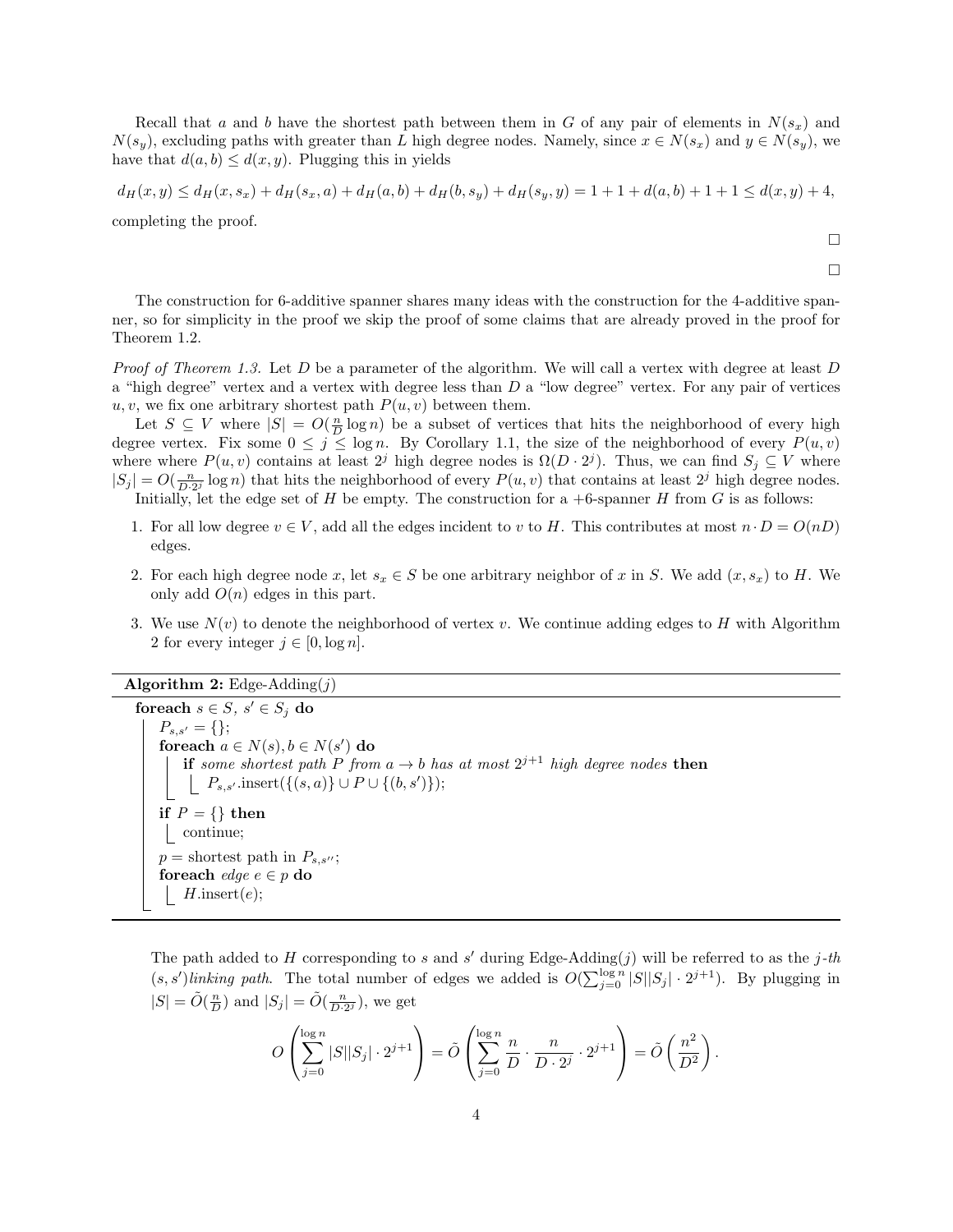Summing over the three steps, the number of edges in H is  $\tilde{O}(nD + \frac{n^2}{D^2})$ . By setting  $D = n^{1/3}$ , the number of edges in H becomes  $\tilde{O}(n^{4/3})$  as promised. It remains to show that H is an additive +6-spanner of G.

If  $P(u, v)$  does not contain any high degree vertex, then the edges added in Step (1) already contain  $P(u, v)$ , and thus  $d_H(u, v) = d(u, v)$ .

Now suppose there are h high degree nodes on  $P(u, v)$  for some  $h \geq 1$ . Pick j such that  $2^{j} \leq h < 2^{j+1}$ . Let x be the first high degree vertex on  $P(u, v)$ , y be the last high degree vertex on  $P(u, v)$ . Since the path from x to y contains  $h \geq 2^j$  high degree vertices, by the construction of  $S_j$ , there exists a vertex  $s \in S_j$  that hits a neighbor on the shortest path from x to y. Let  $z \in P(x, y)$  be a neighbor of s. Recall we added an edge between x and  $s_x \in S$ , and an edge between y and  $s_y \in S$  in Step (2).

Consider the following path in H from u to v. First, we take the path from u to x on  $P(u, v)$  (edges added in Step (1)), then move from x to  $s_x$ . From  $s_x$  to s, we use the j-th  $(s_x, s)$  linking path. We can show that the length of the j-th  $(s_x, s)$  linking path is at most  $d(x, z) + 2$ , since the path  $s_x \to x \rightsquigarrow z \to s$ is a valid candidate for j-th  $(s_x, s)$  linking path. From s to  $s_y$ , we use the j-th  $(s_y, s)$  linking path, which has length at most  $d(z, y) + 2$ . We then take the edge from  $s_y$  to y, and finally, take the path from y to v on  $P(u, v)$ . All edges on the path above are added to H, and the length of the path is at most  $d(u, v) + 6$ .

Therefore,  $H$  is a +6-additive spanner.

## 2 Multiplicative Spanners

In this section, we study multiplicative spanners. For simplicity, we use  $\alpha$ -spanner to refer to  $\alpha$ -multiplicative spanner in this section.

**Theorem 2.1.** Let  $k \geq 1$  be an integer, then every n-node undirected weighted graph G contains a  $(2k-1)$ spanner with  $O(n^{1+\frac{1}{k}})$  edges.

Theorem 2.1 is tight if we assume the following popular conjecture known to be true for small values of  $k$ .

Conjecture 1. (Erdős girth conjecture) For integer  $k \ge 1$  and sufficiently large n, there exist n-node undirected unweighted graphs of girth  $\geq 2k+2$  with  $\Omega\left(n^{1+\frac{1}{k}}\right)$  edges.

Claim 3. The Erdős girth conjecture implies that the bound in Theorem 2.1 is tight, i.e. there exists some graph G on n nodes such that any  $(2k-1)$ -spanner has  $\Omega\left(n^{1+\frac{1}{k}}\right)$  edges.

*Proof.* Let G be an unweighted graph on n edges with girth  $2k+2$  and  $\Omega\left(n^{1+\frac{1}{k}}\right)$  edges, given by the Erdős girth conjecture. We'll show that G has no non-trivial  $(2k-1)$ -spanners.

Assume there exists some subgraph  $H \subsetneq G$  that is a  $(2k-1)$ -spanner for G. Choose some edge  $(u, v) \in$  $E - E_H$ . By the definition of a spanner,  $d_H(u, v) \le (2k - 1)d(u, v) = 2k - 1$ . Therefore there exists some path P in  $E_H$  connecting u, v with length at most  $2k - 1$ . However, adding  $(u, v)$  to P then completes a cycle in G of length at most  $2k$ ; since G has girth at least  $2k + 2$ , this is a contradiction.

Now we prove Theorem 2.1.

*Proof of Theorem 2.1.* We can generate a  $(2k - 1)$ -spanner using the Create-Spanner algorithm. We prove the correctness of this algorithm with the following three claims.

Claim 4. *H* is a  $(2k-1)$ -spanner, i.e.,∀u,  $v \in V$ ,  $d_H(u, v)$  ≤  $(2k-1)d(u, v)$ .

**Claim 5.** H has girth greater than  $2k$ .

**Claim 6.** Any n-node graph with girth greater than 2k has  $O(n^{1+\frac{1}{k}})$  edges.

 $\Box$